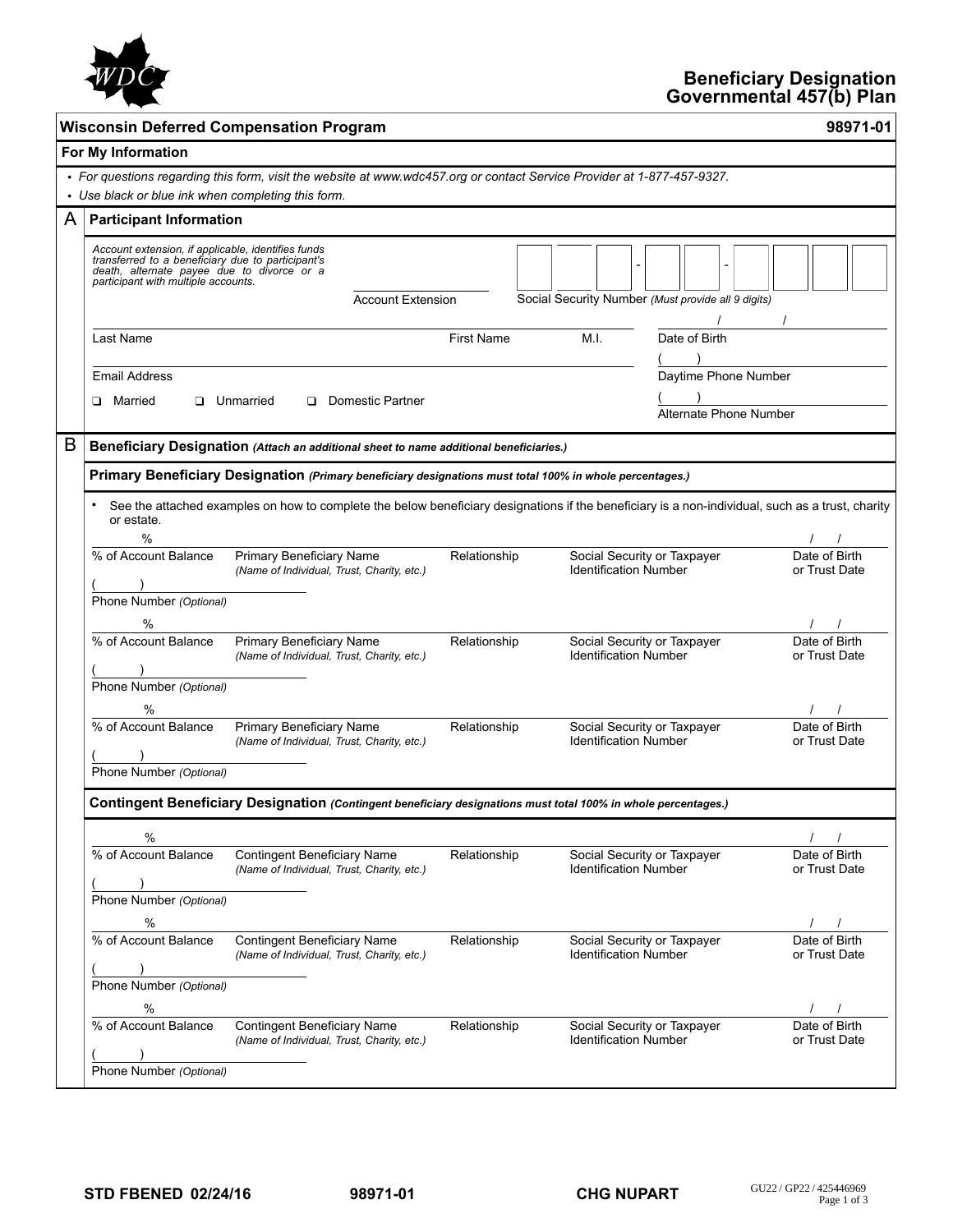|   |                                                                                                                                                                                                                                                                                                                                                                                                                                                                                                                                                                                                                                                                                                                                                                                                                                                                                                                    |     |                                                                                                |      |                        |                                                                                                             | 98971-01 |  |
|---|--------------------------------------------------------------------------------------------------------------------------------------------------------------------------------------------------------------------------------------------------------------------------------------------------------------------------------------------------------------------------------------------------------------------------------------------------------------------------------------------------------------------------------------------------------------------------------------------------------------------------------------------------------------------------------------------------------------------------------------------------------------------------------------------------------------------------------------------------------------------------------------------------------------------|-----|------------------------------------------------------------------------------------------------|------|------------------------|-------------------------------------------------------------------------------------------------------------|----------|--|
|   | Last Name                                                                                                                                                                                                                                                                                                                                                                                                                                                                                                                                                                                                                                                                                                                                                                                                                                                                                                          |     | <b>First Name</b>                                                                              | M.I. | Social Security Number |                                                                                                             | Number   |  |
|   | Participant Consent for Beneficiary Designation (Please sign on the 'Participant Signature' line below.)                                                                                                                                                                                                                                                                                                                                                                                                                                                                                                                                                                                                                                                                                                                                                                                                           |     |                                                                                                |      |                        |                                                                                                             |          |  |
|   | I have completed, understand and agree to all pages of this Beneficiary Designation form. Subject to and in accordance with the terms of the<br>Plan, I am making the above beneficiary designations for my vested account in the event of my death. If I have more than one primary beneficiary,<br>the account will be divided as specified. If a primary beneficiary predeceases me, his or her benefit will be allocated to the surviving primary<br>beneficiaries. Contingent beneficiaries will receive a benefit only if there is no surviving primary beneficiary, as specified. If a contingent beneficiary<br>predeceases me, his or her benefit will be allocated to the surviving contingent beneficiaries. This designation is effective upon execution and<br>delivery to Service Provider. If any information is missing, additional information may be required prior to recording my designation. |     |                                                                                                |      |                        |                                                                                                             |          |  |
|   | This designation supersedes all prior designations. Beneficiaries will share equally if percentages are not provided and any amounts unpaid upon<br>death will be divided equally. Primary and contingent beneficiaries must separately total 100% in whole percentages.                                                                                                                                                                                                                                                                                                                                                                                                                                                                                                                                                                                                                                           |     |                                                                                                |      |                        |                                                                                                             |          |  |
|   | I understand that Service Provider is required to comply with the regulations and requirements of the Office of Foreign Assets Control, Department<br>of the Treasury ("OFAC"). As a result, Service Provider cannot conduct business with persons in a blocked country or any person designated by<br>OFAC as a specially designated national or blocked person. For more information, please access the OFAC website at: http://www.treasury.gov/<br>about/organizational-structure/offices/Pages/Office-of-Foreign-Assets-Control.aspx.                                                                                                                                                                                                                                                                                                                                                                         |     |                                                                                                |      |                        |                                                                                                             |          |  |
|   | Any person who presents a false or fraudulent claim is subject to criminal and civil penalties.                                                                                                                                                                                                                                                                                                                                                                                                                                                                                                                                                                                                                                                                                                                                                                                                                    |     |                                                                                                |      |                        |                                                                                                             |          |  |
|   |                                                                                                                                                                                                                                                                                                                                                                                                                                                                                                                                                                                                                                                                                                                                                                                                                                                                                                                    |     |                                                                                                |      | Date (Required) $\_$   |                                                                                                             |          |  |
| D | <b>Mailing Instructions</b>                                                                                                                                                                                                                                                                                                                                                                                                                                                                                                                                                                                                                                                                                                                                                                                                                                                                                        |     |                                                                                                |      |                        |                                                                                                             |          |  |
|   | After all signatures have been obtained, this form can be sent by                                                                                                                                                                                                                                                                                                                                                                                                                                                                                                                                                                                                                                                                                                                                                                                                                                                  |     |                                                                                                |      |                        |                                                                                                             |          |  |
|   | Fax to:<br><b>Empower Retirement</b><br>1-866-745-5766                                                                                                                                                                                                                                                                                                                                                                                                                                                                                                                                                                                                                                                                                                                                                                                                                                                             | OR. | <b>Regular Mail to:</b><br><b>Empower Retirement</b><br>PO Box 173764<br>Denver, CO 80217-3764 |      | <b>OR</b>              | <b>Express Mail to:</b><br><b>Empower Retirement</b><br>8515 E. Orchard Road<br>Greenwood Village, CO 80111 |          |  |

**Core securities, when offered, are offered through GWFS Equities, Inc. and/or other broker dealers.**

GWFS Equities, Inc., Member FINRA/SIPC, is a wholly owned subsidiary of Great-West Life & Annuity Insurance Company.

Empower Retirement refers to the products and services offered in the retirement markets by Great-West Life & Annuity Insurance Company (GWL&A), Corporate Headquarters: Greenwood Village, CO; Great-West Life & Annuity Insurance Company of New York, Home Office: NY, NY; and their subsidiaries and affiliates. The trademarks, logos, service marks, and design elements used are owned by their respective owners and are used by permission.